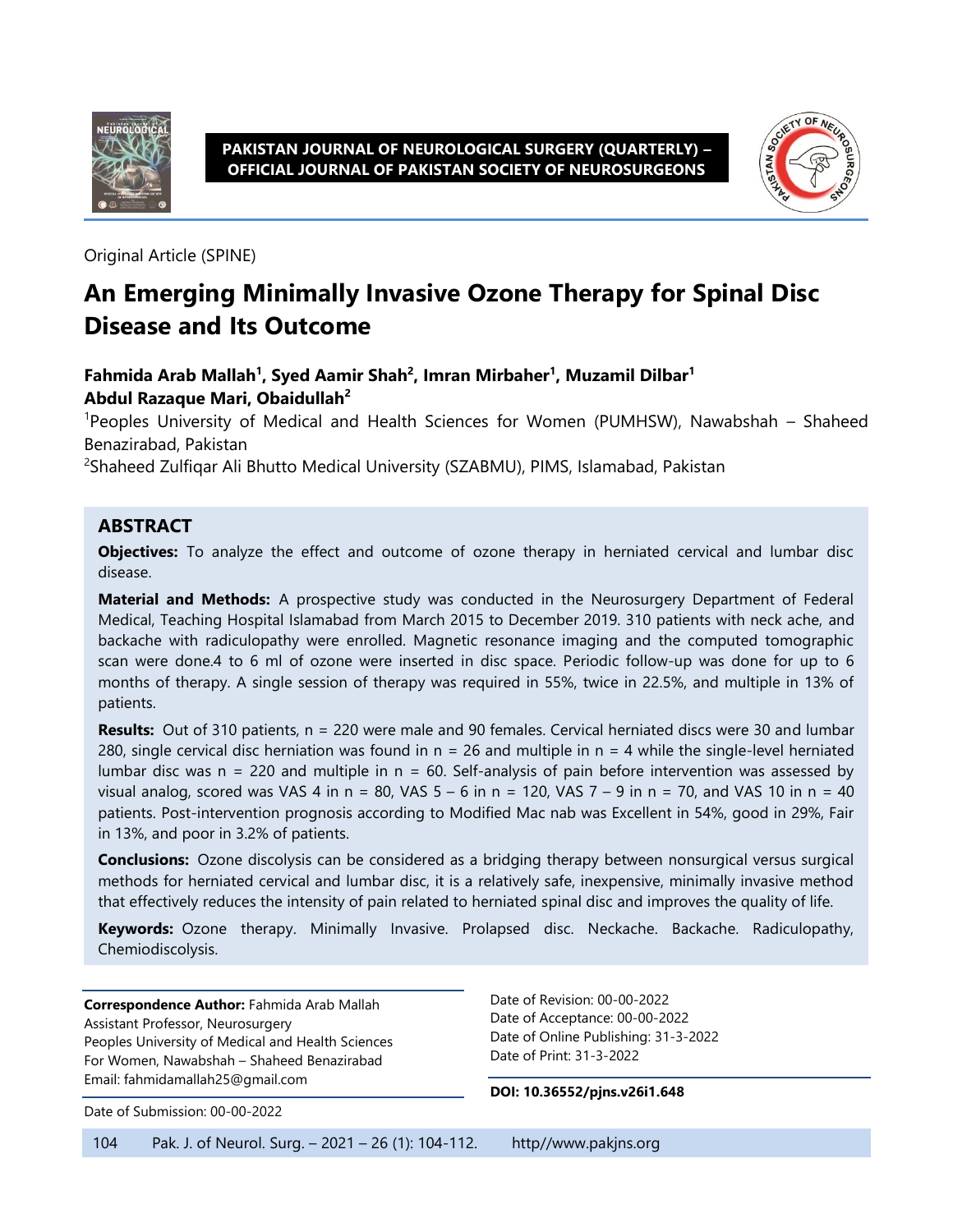# **INTRODUCTION**

Degenerative spinal disease with disc herniation may present with a variety of clinical features the most common are pain and radiculopathy depending on the involved segment of the spine. Acute or chronic cervical disc herniation may present with neckache, radiculopathy, and myelopathy of the concerned level while lumbar disc herniation may present with low backache, sciatica, sensory or motor deficit.<sup>1,2</sup>

Radicular pain in a herniated disc, most of the time is due to direct mechanical compression of a nerve root or dorsal root ganglion and indirectly when peri-neural vessels are compressed.<sup>3</sup>

When annulus fibrosis is injured and disc contents prolapsed, inflamed epidural tissue surrounding the nerve root and facet capsule produces a series of inflammatory factors that mediate inflammation and activation and sensitization of afferent nociceptive receptors to mild pressure or manipulation. Because of this inflammatory cascade patient may feel severe pain in the absence of significant direct disc herniation and nerve compression.<sup>4,5</sup>

The natural history of disc herniation explains that most of the time in two-thirds of patients herniated segment spontaneously regresses and acute pain may resolve in approximately  $6 - 12$ weeks from onset.<sup>6</sup> For ages Magnetic resonance imaging to evaluate soft tissue physiological and pathological lesions is considered to be the modality of excellence however one cannot deny the usefulness of computed tomographic scan to rectify bony structural changes. Both have got an advantage in the diagnosis of spinal degenerative and pathological lesions.<sup>7</sup>

Symptomatic disc herniation was initially managed conservatively with bed rest, analgesics, muscle relaxants physical therapy, and lifestyle non-invasive modification.<sup>8</sup> Both invasive and noninvasive therapy is considered in patients with failure of the above-mentioned therapy for at least 4 to 6 months, or the presence of new neuro-deficit and intolerant pain.<sup>9</sup>

No doubt open surgery has the most promising results, due to maximal tissue manipulations most treating physicians and patients preferred less invasive methods. Among such minimal invasive methods intradiscal ozone injection has been considered the safest and most effective procedure.<sup>10</sup>

In our study, we used only an intradiscal ozone solution of about 3ml to 5ml in selected cases of herniated cervical and lumbar disc, and the outcome was monitored.

# **MATERIAL AND METHODS**

A prospective type of study was conducted in the department of neurosurgery federal medical and teaching hospital Islamabad from March 2015 to December 2019.

### **Inclusion Criteria**

Patients aged between 25 to 90 years, neckache with radiculopathy with or without sensory loss, low backache with sciatica with and without sensory loss, visual analog score 5 and above, failure of pharmacological and physical therapy more than 3 months, failed back syndrome, refuse to take multiple analgesics and patient preference for minimally invasive therapy were included in the study.

# **Radiological Criteria**

Annulus tear with diffuse disc bulge at cervical or lumber level and findings correlated with clinical assessment were included.

# **Exclusion criteria**

Age less than 25 years (visual analog score) VAS score less than 5, acute traumatic disc and neurodeficit, cauda equine syndrome, bleeding disorder, uncontrolled diabetes mellitus, hypertension, and active ischemic heart disease were excluded from the study.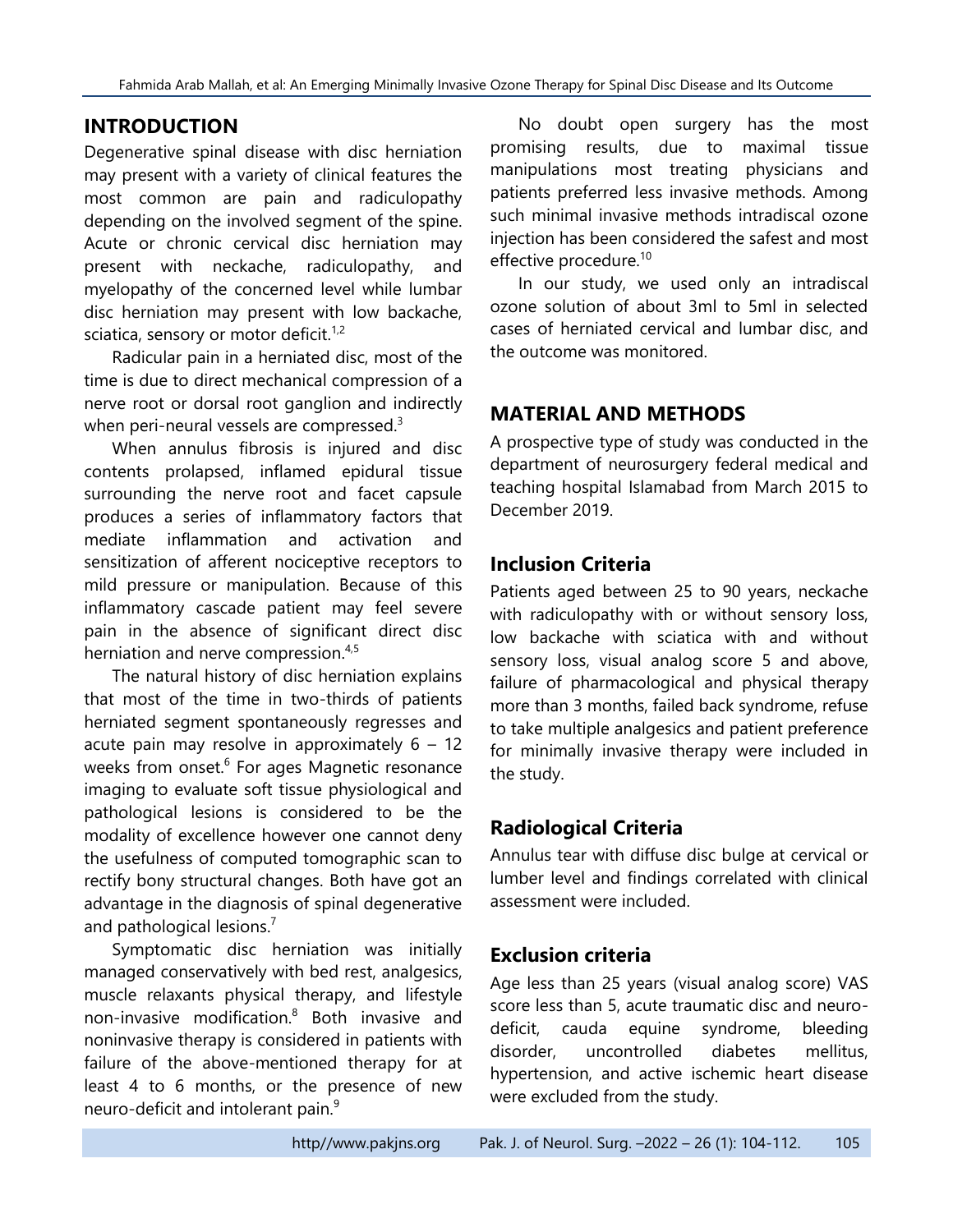### **Radiological Criteria**

Calcified disc, extruded disc, dorsal spine disc, Inflammatory and neoplastic lesions involving the spine and paravertebral muscles, structural deformity of the spine, and pregnancy were excluded.

#### **Clinical Management & Data collection**

The patient who presented to us with clinical features of disc herniation, backache, sciatica, neck ache, and brachialgia was admitted to the neurosurgery ward and plain magnetic resonance imaging was utilized to identify the herniated spinal disc, and a Computed tomographic scan was done to clarify calcified disc. Pre-intervention of ozone therapy, the pain was analyzed by visual analog score and post-intervention assessment was done by modified Macnab criteria by excellent, good, fair, and poor prognosis. All patients have clearly described the percutaneous insertion of ozone solution into disc space and use of fluoroscope, procedure-related prognosis and consequences, doze and effect of ozone solution was mentioned in proforma. An approval from the hospital ethical committee was received and guardians were well informed, confabulated, and consented in writing.

# **Data Analysis**

All collected data were analyzed by using SPSS (statistical package for social services), version 25 data analyzer.

### **Numerical Data**

Mean and standard deviations were calculated for numerical data like age.

# **Categorical Data**

Like gender location and type of prolapsed disc, a doze of ozone solution, clinical grading of pain,

and prognosis of the patient were presented as percentages and frequencies.

# **RESULTS**

### **Age and Demographic Assessment**

Among 310 patients with degenerative cervical and lumbar disc herniation, a male was 220 and a female was 90 with a male to female ratio of 3:1.

#### **Radiological Investigations**

All patients who presented with Pain including neck ache or backache with radiculopathy without major motor deficit were investigated thoroughly and Magnetic resonance imaging (MRI) and computed tomographic scan (CT Scan) of the lumbar and cervical spine was mandatory done in all patients.

### **Location of Herniated Discs**

The cervical herniated disc was found in 30 patients with a single-level cervical disc in 86% and multiple in 13% (detail in Table 1). The herniated lumbar disc was found in 280 patients with a single-level lumbar herniated disc was found in 79% and multiple was in 21% of patients further (detail in Table 1). Careful selection of patients was done by co-relating clinical features with radiological findings.

### **Clinical Assessment**

A visual analog scale was used to assess the pain experienced by individual patients and scoring by them. VAS grade 5 (moderate pain) was found in (25%), VAS 6(severe) in 38%, VAS 7 – 9 (very severe) in 22%, VAS 10(worst) in 12% of patients with a mean duration of pain was 12 to 16 weeks. The patient who met the sample criteria were admitted for daycare procedures and prepared for ozone therapy.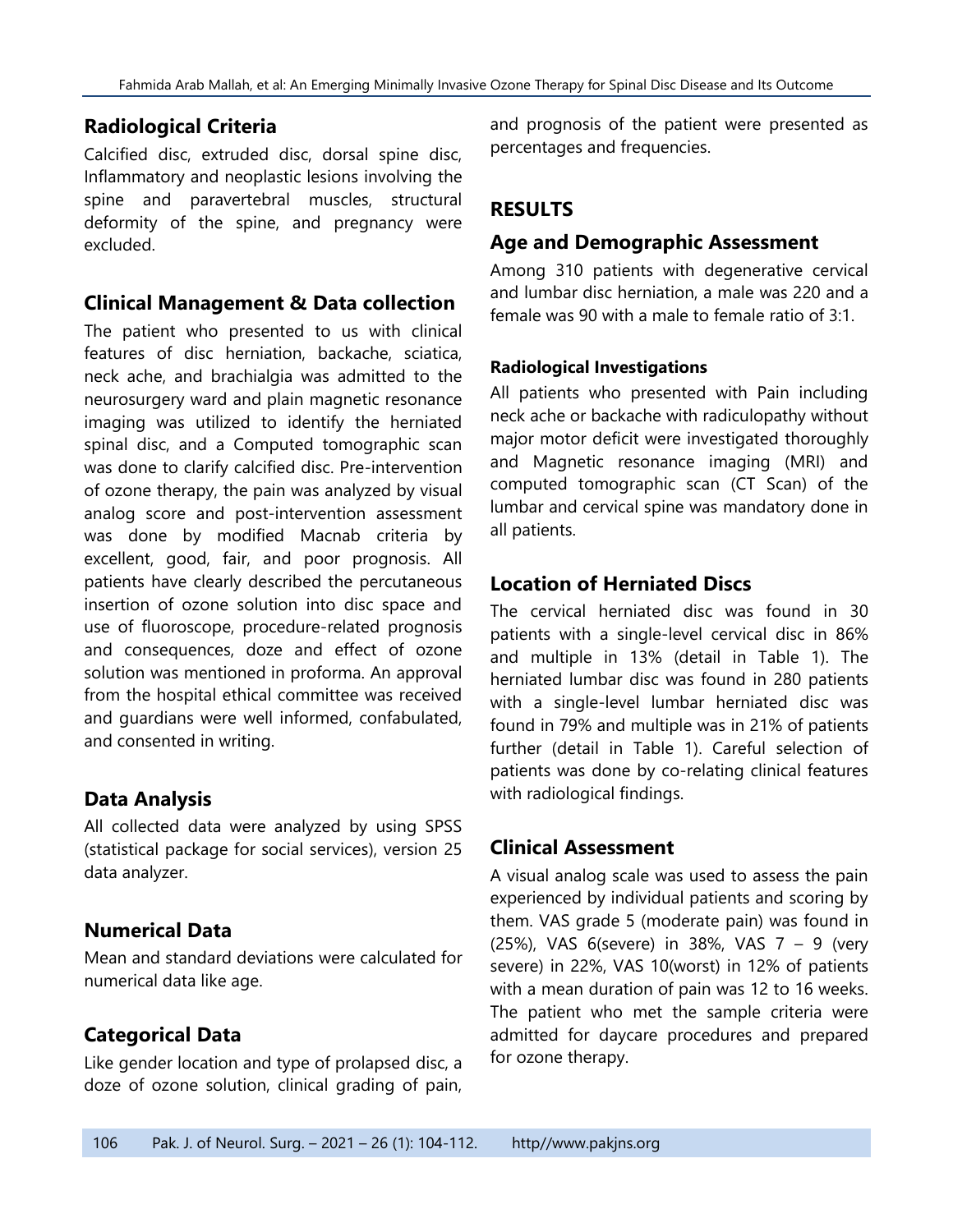### **Ozone Therapy Procedure**

The procedure was done in the operation theater in the prone position, the concerned area was scrubbed with an aseptic solution, and sterilized draping was applied. Before insertion of Chiba needle of 24-gauge subcutaneous infiltration of 2 ml of xylocaine and adrenaline was done to reduce local pain bleeding. In the case of a lumbar herniated disc, the Chiba needle was introduced through posterolateral through superior articular space then directed medially into the center of disc space within nucleus pulposus and exact localization was confirmed by anterior-posterior and lateral images by intraoperative fluoroscope or image intensifier. Figure 1. In the case of cervical disc, herniation patient was kept in the supine position, the procedure was performed from the right side with head tilted slightly 15 degrees to the opposite side with slight neck extension of 15-degree position of needle maintained under the control of c arm fluoroscopy. Sternocleidomastoid muscle was used as a key landmark and Chiba needle was introduced carefully in between neurovascular bundle that Internal carotid artery laterally and trachea and esophagus medially about 3 to 5 ml of ozone mixture was introduced inside the disc space into and around nucleus pulposus and exact localization was confirmed by C-arm fluoroscope. The ozone mixture was automatically made by a real-time ozone machine. It takes about 2 to 3 minutes for the solution to spread along with herniated disc space. When the procedure is finalized, the

patient is kept on the procedure table for a maximum of 10 minutes and then shifted to the recovery room for 1-hour observation. Immediately after the procedure, the pain was evaluated and compared with the pre-operative VAS score. Immediate pain resolution was found in 54% and scored from VAS 6 to VAS 0.

### **Follow-up and Outcome**

Within 1<sup>st</sup> week Pain resolution in 29% of patients was from VAS 5 to VAS 1 and after a month remarkable improvement was found in 3.2% of patients from VAS 10 to VAS 1.

# **Frequency of Ozone Therapy Procedures**

Further estimation of pain and numbness was done at regular follow–up for up to 6 months. Figures 2 and 3. Patients who fail to improve within  $1<sup>st</sup>$  week of a single shot of ozone therapy were booked for  $2^{nd}$  and  $3^{rd}$  trials (Table 2). In our study most of our patients got improvement within three trials of ozone therapy, none of them need  $4<sup>th</sup>$  trial of ozone therapy. Further outcome and prognosis were judged by Modified Macnab criteria by Excellent in 54%, good in 29%, Fair in 13%and poor in 3.2% of patients. Patients with cervical disc prolapsed had more severe neck ache and radiculopathy as compared to lumber prolapsed disc with backache and radiculopathy has got dramatic improvement in pain, we also noticed a relatively better prognosis in elderly patients with a dehydrated disc.

| Table 1: Distribution of Prolapse Disc at Different Levels. |                                        |                                           |                        |                                           |  |
|-------------------------------------------------------------|----------------------------------------|-------------------------------------------|------------------------|-------------------------------------------|--|
|                                                             | <b>Distribution of Disc Herniation</b> |                                           |                        |                                           |  |
| <b>Level of Disc Herniation</b>                             | <b>Single Level</b>                    | <b>No. of Patients</b><br>with Percentage | <b>Multiple Levels</b> | <b>No. of Patients</b><br>with Percentage |  |
|                                                             | $C4 - C6$                              | 7(2.2%)                                   | $C4 - C5 - C6$         | 4 (1.2%)                                  |  |
| <b>Cervical</b>                                             | $C5 - C6$                              | 14 (4.5%)                                 |                        |                                           |  |
|                                                             | $C6 - C7$                              | 5(1.6%)                                   |                        |                                           |  |
|                                                             | $L2 - L3$                              | 30 (9.6%)                                 | $L2 - L3 - L4$         | 2(0.6%)                                   |  |
| Lumber                                                      | $L4 - L5$                              | 130 (42%)                                 | $L3 - L4 - L5$         | 18 (5.8%)                                 |  |
|                                                             | $L5 - S1$                              | 60 (19%)                                  | $L4 - L5 - S1$         | 40 (13%)                                  |  |
|                                                             |                                        |                                           |                        |                                           |  |

http//www.pakjns.org Pak. J. of Neurol. Surg. -2022 - 26 (1): 104-112. 107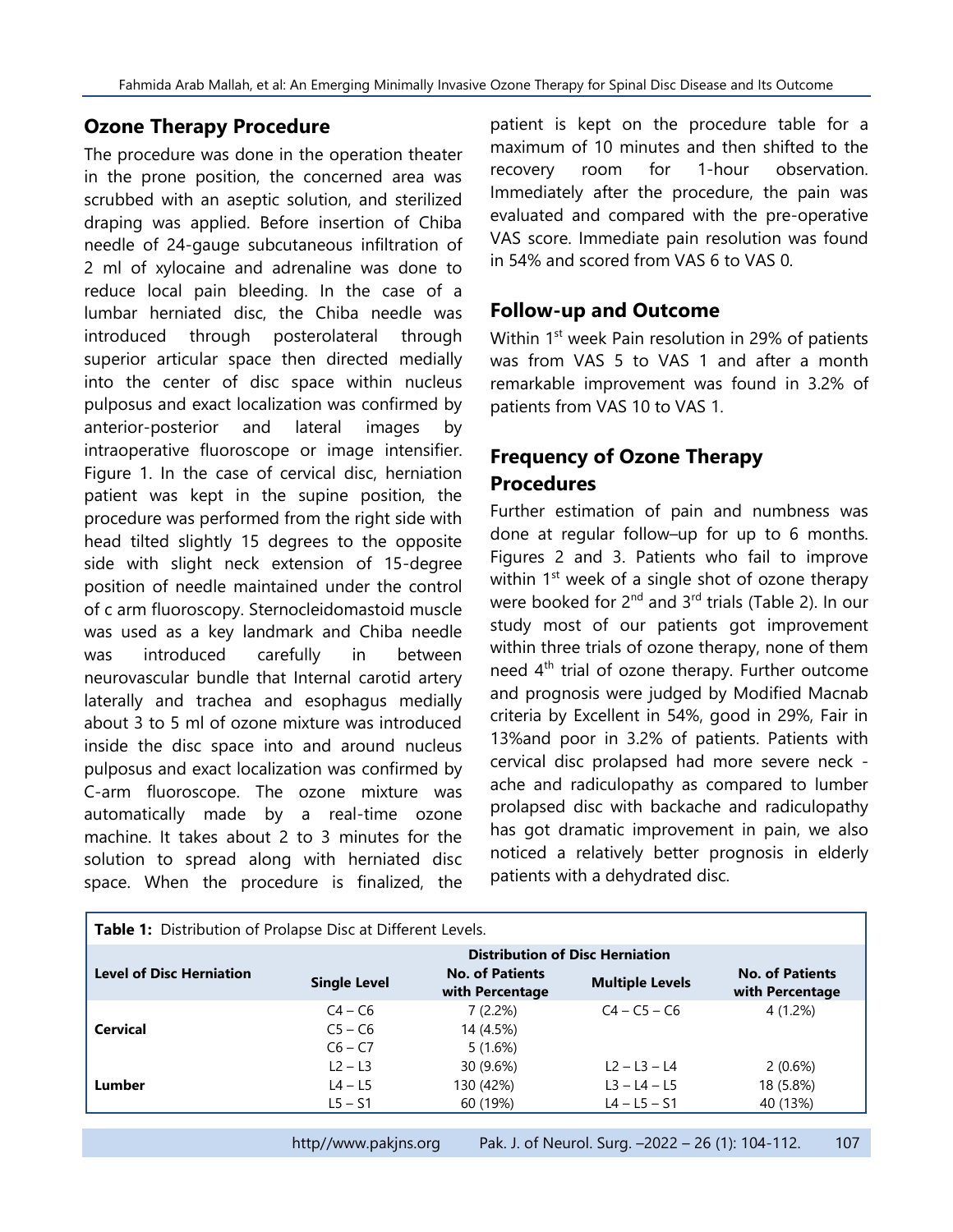

Figure 1: (Pictures included with patients' consent).

Fig: 1(A): Intra procedural marking and site of insertion of Chiba needle.

**Fig: 1(B):** Use of Intra operative image intensifier showing site of Chiba needle and ozone infiltration at L4-L5 intervertebral disc.



**Figure 2:** (Scans included with patients' consent).

Figure 2(A): Pre-Ozone therapy images of cervical disc herniation at C3-C4 and C6-C6

Figure 2(B): Post ozone therapy complete obliteration of herniated disc at C3-C4 and C5-C6 level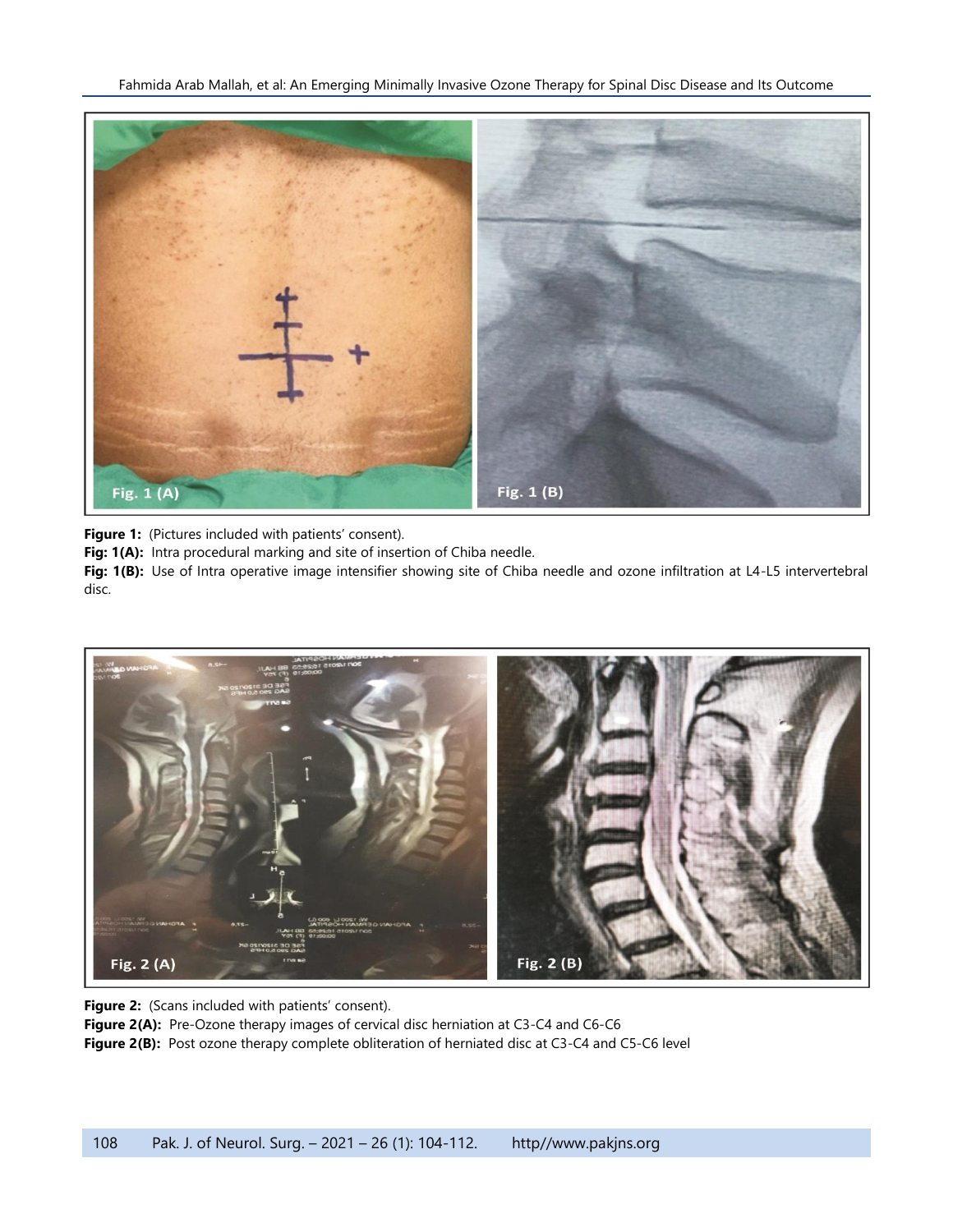

Figure 3: (Scans included with patients' consent).

Fig: 3(A): Pre procedure images of herniated Lumbar disc at L4-L5.

**Fig: 3(B):** Post-procedure complete shrinkage of herniated Lumbar disc at L4-L5.

| Table 2: Frequency of ozone therapy procedure. |                              |            |  |  |  |
|------------------------------------------------|------------------------------|------------|--|--|--|
| Number of<br><b>Sessions</b>                   | Number of<br><b>Patients</b> | Percentage |  |  |  |
| Single session                                 | 170                          | 55%        |  |  |  |
| Repeated once                                  | 70                           | 22.5%      |  |  |  |
| <b>Repeated Twice</b>                          | 40                           | 13%        |  |  |  |

# **DISCUSSION**

A variety of surgical methods are utilized to manage herniated spinal disc herniation which includes maximally invasive like open surgery both macroscopic as well as endoscopic to minimally invasive like laser decompression, radiofrequency ablation, and ozone chemonucleolysis. Minimally invasive is relatively less expensive and has satisfactory outcomes along with time and tissue-friendly procedures, nowadays minimally invasive methods are preferred over open surgery.<sup>11,12.</sup>

In our study, we used ozone chemonucleolysis for both symptomatic herniated lumbar disc and as well as herniated cervical disc. Ozone chemonucleolysis caused a profound reduction of pain due to its anti-inflammatory, anti-oxidative, immune modulation properties it results in disc shrinkage and immediate pain relief even in failed back spinal surgery.<sup>13,14</sup>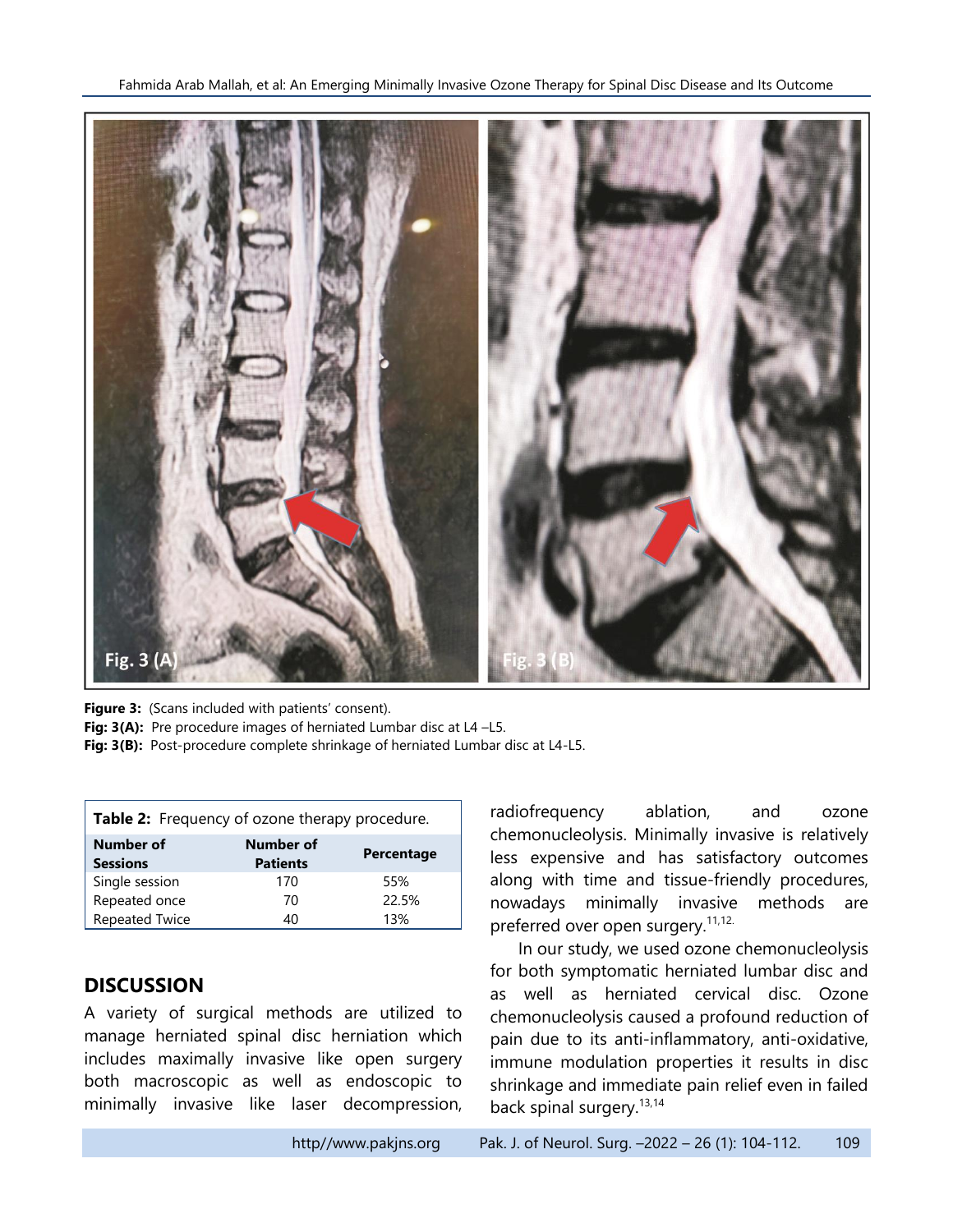In our study all procedures were performed by a single neurosurgeon with help of operating C arm fluoroscopy, being sound knowledge and experience in dealing with disc herniation patients, a neurosurgeon can have a better idea about the patient selection for minimally as well as maximally invasive procedures. That point was proved by DALL'OLIO et al. an intervention neurologist who preferred to take an opinion from a neurosurgeon before intervening for ozone therapy in a herniated disc with a motor deficit. 10

A variety of factors affect the outcomes of intradiscal ozone therapy, including the age of the patient, disc consistency, chronicity of disc, and degree of disc prolapse. A relatively better prognosis was observed in elderly patients with disc degeneration.<sup>15</sup>

In our study, the VAS score was remarkably reduced immediately after ozone therapy in about 55% of patients, and VAS progression of about 5 scales closely correlates with the study conducted by Kilic Mustafa. et al, that experienced a 50% reduction in VAS score and progression of about 4 VAS scale.<sup>16</sup>

In our study after a month, the overall prognosis of the patient was assessed by the Macnab performance scale and we found excellent performance in 54%, Good in 29%, Fair in 12.6%, and poor in 3.2% which was assessed by routinely performed task by individual patients' activity. Almost Similar outcome was reported by Andreula. CF et al. excellent in 50.3%, good in 20%, and poor in 25% of patients.<sup>17</sup> Reason for almost double poor performance than us could be patient selection because they had included patients with the motor deficit as well and they performed single shot of therapy while in our study we repeated twice therapy as well depended on the patient's response and performance.

In our study we didn't experience any minor or major complications during or after the

procedure also zero complications were reported by Gallucci M.et al.<sup>12</sup>

# **LIMITATIONS**

This study was limited to relatively small sample size and limited period for follow-up of up to 6 months, we only tried intradiscal space and a single therapeutic modality with ozone solution. All procedures were done by a single neurosurgeon

# **RECOMMENDATION**

Other therapeutic modalities in a combination of ozone and steroids should be tried. Both intradiscal and peri-ganglionic insertion of ozone solution alone or in combination with corticosteroids should be given at a large scale keeping in mind the safety of the patient and efficacy of the procedure at firsthand.

Pre-operative diagnostic modalities like diffusion-weighted MRI especially for the degenerative disc may help to assess prognosis and intraoperative use of a Computed tomographic scan may be helpful to give more accurate localization of needle and ozone infiltration.

Multimodality approach by experts and mutual agreement of neuroradiologists and neurosurgeons can enhance the quality of life and prognosis.

# **CONCLUSION**

Minimally invasive ozone chemodiscolysis can be considered as a bridging therapy between nonsurgical and surgical methods for the herniated cervical and lumbar disc, which is a relatively safe, inexpensive, minimally invasive method that effectively reduces the intensity of pain related to herniated spinal disc with neck ache, backache or radiculopathy within a shorter period and improves the quality of life. Even can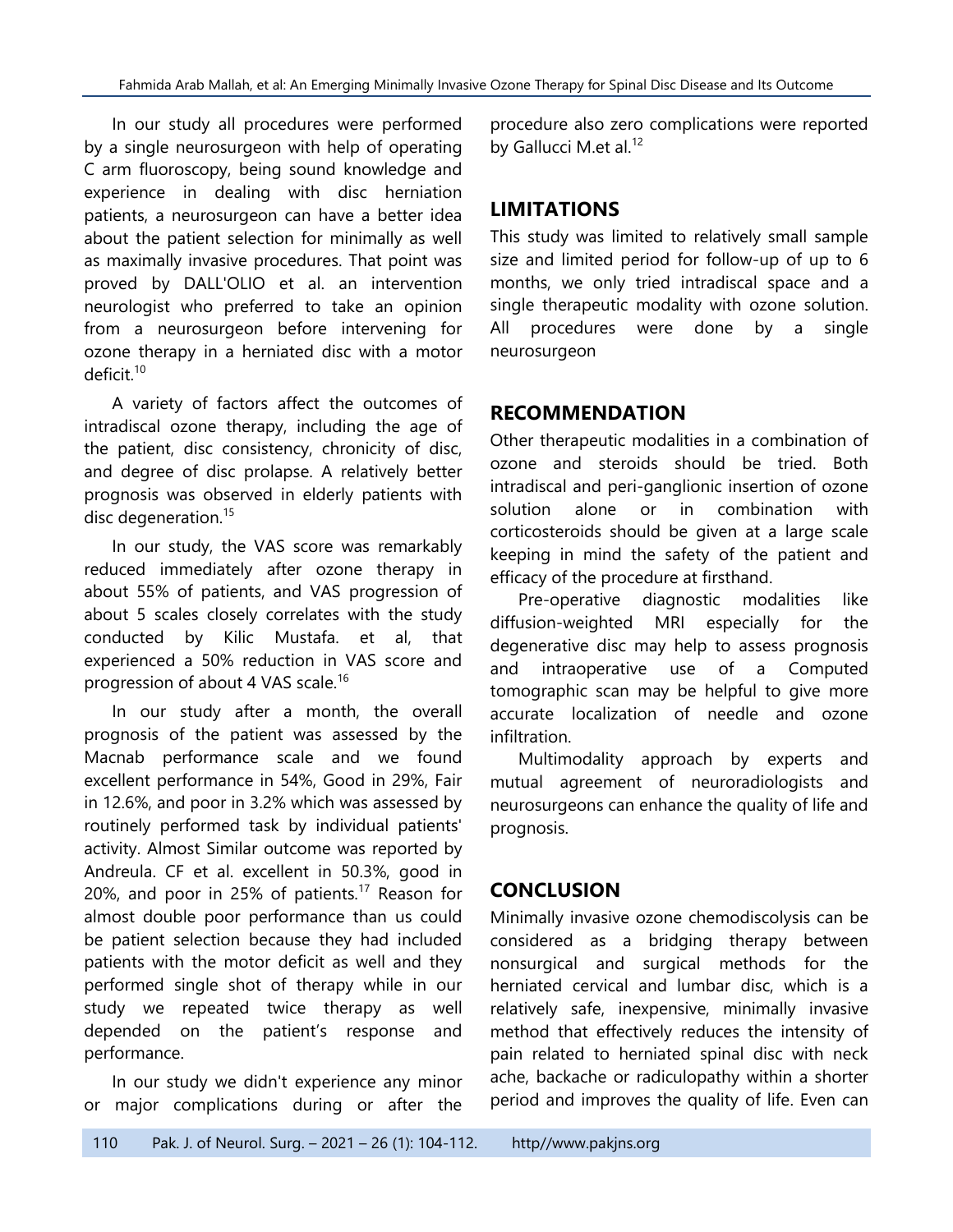be repeated multiple times to achieve the desired effect.

#### **REFERENCES**

- 1. Apuzzo D, Giotti C, Pasqualetti C, et al. An observational retrospective/horizontal study to compare oxygen-ozone therapy and/or global postural re-education in complicated chronic low back pain. Funct Neurol. 2014; 29: 31–39.
- 2. Niu XK, Bhetuwal A and Yang HF. Diffusionweighted imaging for pretreatment evaluation and prediction of treatment effect in patients undergoing CT-guided injection for lumbar disc herniation. Korean J Radiol 2015; 16: 874–880.
- 3. De Oliveira Magalhaes F, Dotta L, Sasse A, et al. Ozone therapy as a treatment for low back pain secondary to herniated disc: A systematic review and meta-analysis of randomized controlled trials. Pain Physician, 2012; 15: E115–E129.
- 4. Crockett MT, Moynagh M, Long N, et al. Ozoneaugmented percutaneous discectomy: A novel treatment option for refractory discogenic sciatica. Clin Radiol. 2014; 69: 1280–1286.
- 5. Murphy K, Muto M, Steppan J, et al. Treatment of contained herniated lumbar discs with ozone and corticosteroids: A pilot clinical study. J. Can Assoc Radiol. 2015; 66: 337–384.
- 6. Splendiani A, Perri M, Conchiglia A, et al. MR assessment of lumbar disk herniation treated with oxygen-ozone discolysis: The role of DWI and related ADC versus intervertebral disk volumetric analysis for detecting treatment response. Neuroradiol J. 2013; 26: 347–356.
- 7. Negro. Alberto, Paolucci. Aldo, Russo. Camilla. Predictive factors of volumetric reduction in lumbar disc herniation treated by o2-o3 chemiodiscolysis J. Acta Biomed. 2020; (91) 8: 89- 87.
- 8. Shah MK, Stewart GW. Sacral stress fractures: an unusual cause of low back pain in an athlete. Spine (Phila Pa 1976) 2002; 27: E104-8.
- 9. Vanni D, Galzio R, Kazakova A, et al. Intraforaminal

ozone therapy and particular side effects: Preliminary results and early warning. Acta Neurochir. Epub Ahead of Print 21 August 2015.

- 10. Dall'Olio M, Princiotta C, Cirillo L, et al. Oxygenozone therapy for a herniated lumbar disc in patients with subacute partial motor weakness due to nerve root compression. Interv Neuroradiol. 2014; 20: 547–554.
- 11. Magalhaes FN, Dotta L, Sasse A, Teixeira MJ, Fonoff ET. Ozone therapy as a treatment for low back pain secondary to herniated disc: A systematic review and meta-analysis of randomized controlled trials. J of Pain Physician, 2012; 15: E115-E129.
- 12. Gallucci M, Limbucci N, Zugaro L, Barile A, Stavroulis E, Ricci A, Galzio R, Masciocchi C. Sciatica. Treatment with intradiscal and intraformational injections of steroid and oxygenozone versus steroid only. J of Radiology, 2007; 242: 907-913.
- 13. Vaillant JD, Fraga A, Díaz MT, Mallok A, Viebahn-Hänsler R, Fahmy Z,et all. Ozone oxidative postconditioning ameliorates joint damage and decreases pro-inflammatory cytokine levels and oxidative stress in PG/PS-induced arthritis in rats. Eur J Pharmacol. 2013; 714: 318-324.
- 14. Chang JD, Lu HS, Chang YF, Wang D. Ameliorative effect on ozone on cytokine production in mice injected with human rheumatoid arthritis synovial fibroblast cells. Rheumatol Int. 2005; 26: 141-151.
- 15. Ahn SH, Ahn MW, Byun WM. Effect of the transligamentous extension of lumbar disc herniations on their regression and the clinical outcome of sciatica. Spine (Phila Pa 1976) 2000; 25: 475-80.
- 16. Kilic Mustafa. Ozdemir Buraq et al. Lumbar Intradiscal Ozone Chemonucleolysis applied together with the Epidural Steroid Treatment. Med Bull Sisli Etfal Hosp. 2021; 55 (2): 203–209.
- 17. Andreula CF, Simonetti L, De Santis F, Agati R, Ricci R, Leonardi M. Minimally invasive oxygen-ozone therapy for lumbar disk herniation. AJNR Am J Neuroradiol. 2003; 24: 99.